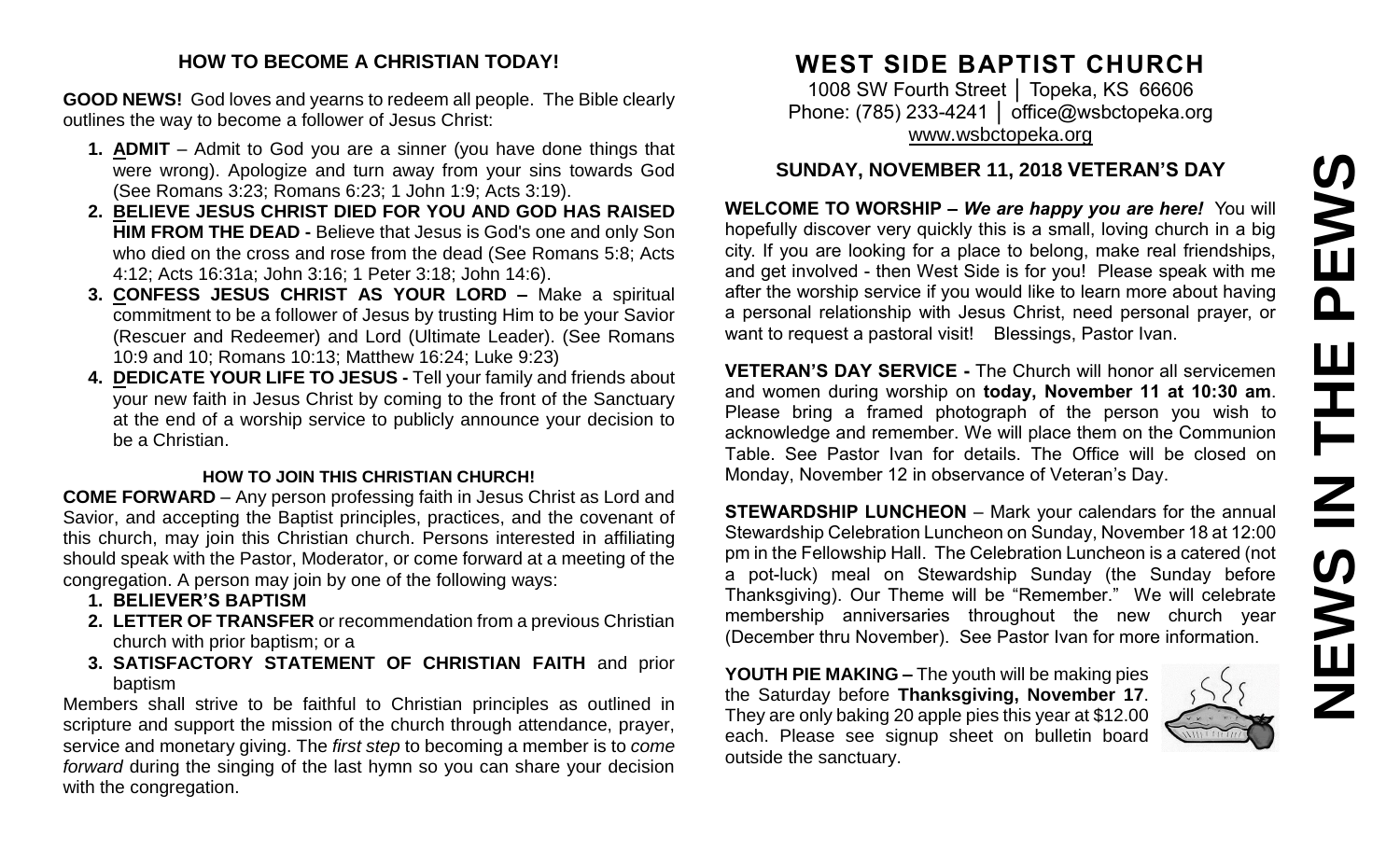**AGAPE BENEVOLENCE FUND** - Your neighbors and friends need your help! The Church receives financial donations overand-above our operating expenses to help members and neighbors in need with medicine, rent/mortgages, utilities, and water bills. Would you consider giving a gift to support our



church family and friends? Donations can be presented on Sunday, mailed to the Church, or dropped off at the Church Office (M-F, 8 am to 4 pm).

**BABY CLOSET CHRISTMAS CARE PACKAGES –** Please donate items for the Baby Closet Christmas Care Packages: They may include body lotion, shampoo, soap, toothpaste, toothbrushes, razors, combs, and brushes. Place donations in a box in Sanctuary. See Pat Carreno for details.

**BIBLE STUDY -** Come for the one-hour small group study of the biblical book **"BOOK OF ESTHER: GOD SAVES HIS PEOPLE" on Wednesdays at 10:30 am in Holmer Hall**. The Bible study is taught start-to-finish ("Lectio Continua"), no previous experience necessary. Bible studies are free and open to the public.

**CHOIR SEASON HAS BEGUN -** All who enjoy singing and have some available time to spend learning music on *Wednesdays from 7:00 to 8:00 pm*, are invited to join the Choir. Contact Janet Nyfeler at (785) 271-9460 or [janetnyfeler@gmail.com.](mailto:janetnyfeler@gmail.com) We will visit about songs coming up and maybe even sing a few.

**CHRISTIAN ED –** We usually meet on the third Tuesday, but in November we will be meeting on Tuesday, November 27 at 5:30 pm.

~ Alice Payne, Coordinator of Christian Education

**COOLERS – Harvesters is sending WSBC fifty-plus frozen Turkeys to give away for Thanksgiving on Wed. November 14**. The Happy<br>Thanksgiving Food Pantry needs to borrow twenty-five coolers (ice-chests) for the Thanksgiving distribution. Please label your cooler/icechest and place them in the Fellowship Hall. Coolers will be cleaned and returned to owners on Thursday, November 15. See Pastor for details.

#### **WEEKLY CALENDAR**

#### **SUNDAY, NOVEMBER 11 VETERAN'S DAY**

| $8:30$ am         | Breakfast (FH)        |
|-------------------|-----------------------|
| $9:15$ am         | <b>Sunday School</b>  |
| $10:30$ am        | Worship Service (S)   |
| $4:00 \text{ pm}$ | Membership Class (HH) |
|                   |                       |

#### **MONDAY, NOVEMBER 12 OFFICE CLOSED**

| $9:00$ am         | NO Music Committee Meeting  |
|-------------------|-----------------------------|
| $9:00 - 11:00$ am | <b>Baby Closet Ministry</b> |

#### **TUESDAY, NOVEMBER 13**

| $6:00 \text{ pm}$ | Council of Ministries Meeting (HH) |
|-------------------|------------------------------------|
| $6:00 - 9:00$ pm  | Capital City Men's Chorus (FH)     |

#### **WEDNESDAY, NOVEMBER 14**

| $10:30$ am        | Bible Study (HH)                          |
|-------------------|-------------------------------------------|
| $3:30 - 5:30$ pm  | Fruit & Vegetable Food Pantry (FH)        |
| $5:00 - 7:00$ pm  | <b>Baby Closet Ministry</b>               |
| $5:30 \text{ pm}$ | <b>Thanksgiving Dinner</b>                |
| $6:00 \text{ pm}$ | WWW Bible Club and Adult Bible Study (HH) |
| $7:00$ pm         | Choir Practice (S)                        |
|                   |                                           |

#### **THURSDAY, NOVEMBER 15**

| $1:00 - 3:00$ pm | <b>Baby Closet</b> |
|------------------|--------------------|
|------------------|--------------------|

**FRIDAY, NOVEMBER 16 Pastor's Day Off**

#### **SATURDAY, NOVEMBER 17**

1:00 pm Worship Team Practice

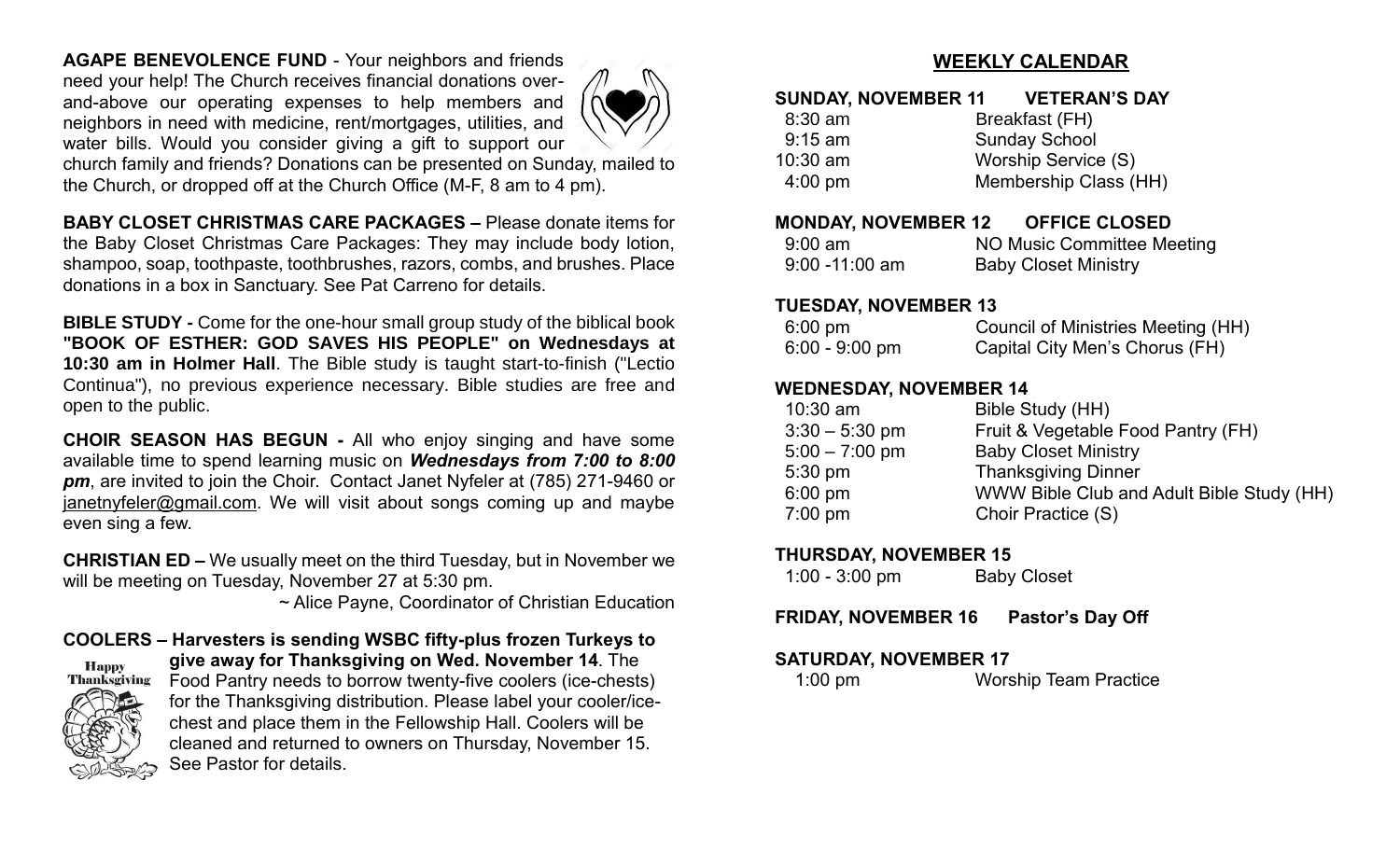#### **IN OUR THOUGHTS AND PRAYERS**

Joe Abbey – Praise for a healthy report Al Carpenter – Healing for health concerns Bradley Carpenter – Healing for health concerns Harry and Pat Carpenter – Healing for health concerns Pat Carreno – Healing for health concerns Esther Carrier – Healing for health concerns Almira Collier – Healing for health concerns Larry Gill – Healing (Harry Carpenter's Friend) Grace Goodnow - 98<sup>th</sup> Birthday on Nov. 15 - See Church Office for Address Karen Kirby – Healing for health concerns Ernie Longstaff – Healing for health concerns (surgery 11/26/18) Judy Longstaff – Healing for health concerns Hilda Lundgren –  $94<sup>th</sup>$  Birthday on 11/1/18 - See Church Office for Address Linda Manley – Healing for health concerns (knee surgery) Nancy May – Healing for health concerns Marie Merrifield – Healing and encouragement; See Office for Address Cale Miller – Healing (Harry's Friend) Rogene Moody – Healing for health concerns Don and Molly Morris – New Address: See Church Office for Address Edward Perkins – New Address: See Church Office for Address Becky Poe – Healing for health concerns Bob Roesler – Interim Minister at FBC of Topeka, starting Feb. 1, 2018 Jill Roesler – Healing for health concerns See Church Office for Address Sarah Ruiz – Healing for health concerns (Linda Manley's partner) Bruno Sprenks – Healing for health See Church Office for Address

#### **HOMEBOUND & CARE FACILITIES:**

\*June Cunningham – Brewster Place \*Etta Landis –Capital Ridge \*Shirley Dell – \*Mae Martin – Plaza West \*Helen Farrar – Plaza West \*Ken Paslay – Atria Place \*Gerald Haney – \*Theo Penny – Lawrence \*Russ Hunter – \*Edward Perkins – Frazier H \*Mary Lou Johnson –Aldersgate \*Juanita Plankinton – \*Alice Kieffer – \*Hazel Smith-Tindall \*Reginald Kirby – Hospice

**HANGING OF THE GREENS –** The Hanging of the Greens (decorating the Sanctuary, Holmer Hall, and Sunday School classrooms for Advent/Christmas) will be **Sunday, November 25 following worship**. Everyone is welcome to stay and help.



**WWW BIBLE CLUB -** The Christian Education Committee wants to give our



WWW participants the experience of Thanksgiving. We are blessed weekly by their presence and want to share with them the tradition of giving thanks for all God has done for us this year along with feasting together. Please join us for a celebration of **Thanksgiving on Wednesday, November 14 @** 

**5:30.** We have volunteers fixing the turkeys, potatoes, gravy, stuffing, and rolls. **We're inviting the church family to join us for dinner and to help by bringing a salad or dessert to share.** Please join us as we deliciously share a great American tradition.

~ Alice Payne, Coordinator of Christian Ed.

**FRUIT & VEGETABLE FOOD PANTRY –** Free bread, fruits, and vegetables on **Wednesdays from 3:30 pm to 5:30 pm**  or while supplies last. **October Food Pantry Report** - 952 Individuals (445 adults, 778 children, and 83 seniors) in 306 families were able to receive free bread, fruits, vegetables, and other items (total 4,600 pounds) from the Fruit &



Vegetable Food Pantry at West Side Baptist Church during October 2018. **The Fruits & Vegetable Food Pantry will be open on Wednesdays in November (7, 14, and 28) from 3:30 pm to 5:30 pm. There will be NO Food Pantry on November 21.** All food is available at no cost.

**HABITAT FOR HUMANITY -** Volunteers Needed! The Habitat for Humanity



Faith Build is an opportunity for our faith groups to put God's love into action. Over 20 Topeka faith groups have come together to construct a home in our Ward Meade Neighborhood. If you are interested in joining

these efforts, please sign-up at [http://www.topekahabitat.org/faith-build.](http://www.topekahabitat.org/faith-build) Or, contact Janice at (785) 234-4322 or [exec@topekahabitat.org.](mailto:exec@topekahabitat.org) See Don Johnson for details.